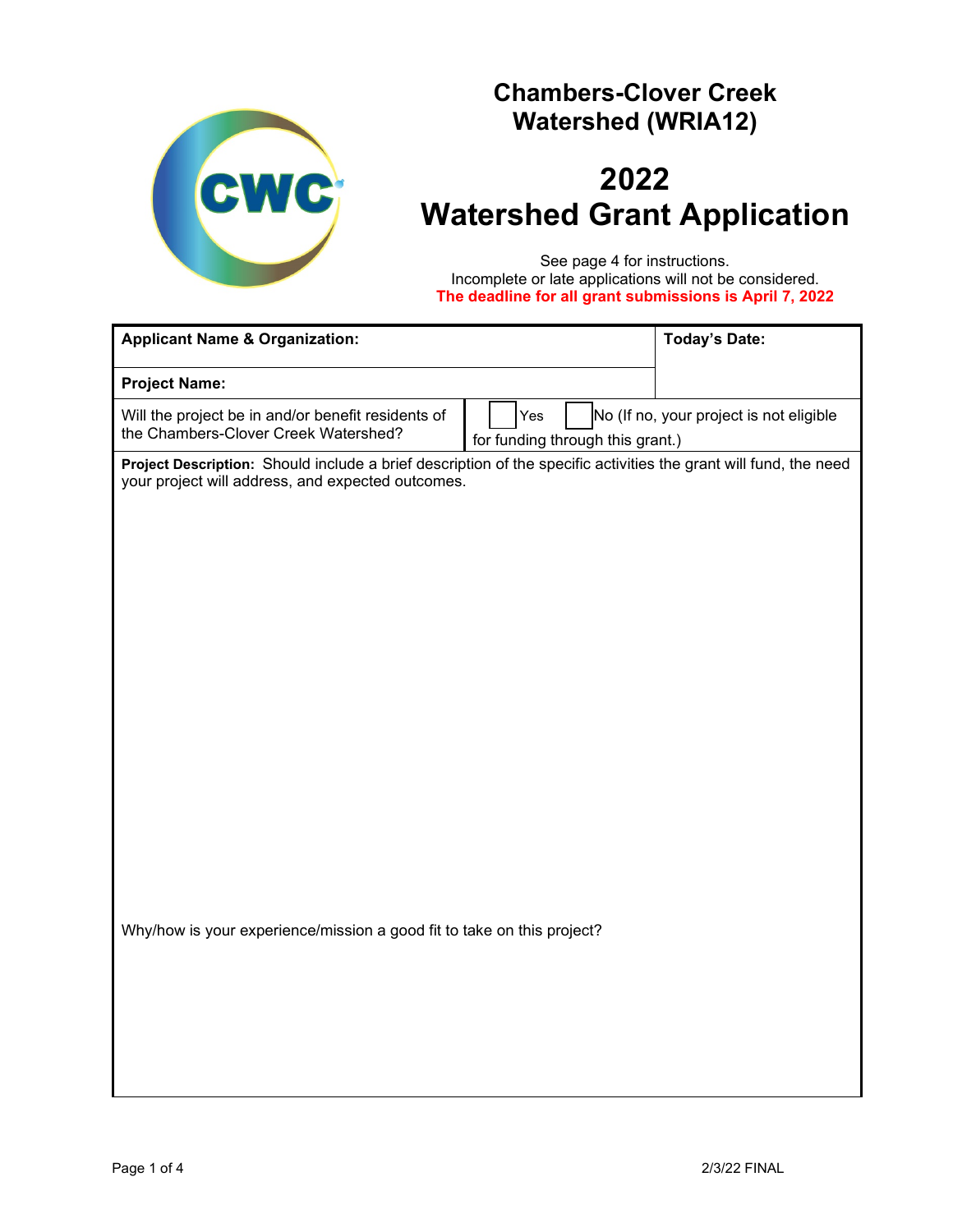| <b>Budget:</b> Please describe how the money will be used. List all the transportation, equipment, facilities, |
|----------------------------------------------------------------------------------------------------------------|
| materials, supplies, or other costs you would like the grant to cover.                                         |
| Sample:                                                                                                        |

- a) Total Project Cost:
- b) Grant Funds Requested:
- c) If there is a difference between a and b, what are the other funding sources?
- d) Breakdown of requested funds: (all that are applicable)
	- a. Equipment (name item, per item cost, and number)
	- b. Materials (name material, per item cost, and number)
	- c. Rental (item, cost, and length of time)
	- d. Transportation (type (e.g., bus), to and from locations)
	- e. Facility costs (name of facility, cost, and length of time)
	- f. Labor (position name and predicted number of hours)
	- g. Participation fees (e.g., camp fees, per person, and total number)
	- h. Other

#### **(please attach a copy of your budget to your grant application that answers the questions above)**

| Requested Amount of<br>Funding (\$2,500 max)                                                                                                                                                                                                                                                                                                                                                                                                                                                                                                       | \$ |                                                                                    |  |  |  |  |  |  |  |
|----------------------------------------------------------------------------------------------------------------------------------------------------------------------------------------------------------------------------------------------------------------------------------------------------------------------------------------------------------------------------------------------------------------------------------------------------------------------------------------------------------------------------------------------------|----|------------------------------------------------------------------------------------|--|--|--|--|--|--|--|
| <b>No</b><br><b>Yes</b><br>If your project is not fully funded, would you accept a lower amount?                                                                                                                                                                                                                                                                                                                                                                                                                                                   |    |                                                                                    |  |  |  |  |  |  |  |
| Evaluation Criteria - Questions numbered 1-9 on this form directly reflect the criteria that will be used to<br>evaluate proposed projects. Answer the questions below with enough detail for reviewers to<br>accurately score your proposal. Successful grant applications will be consistent with the 2018-23 5-<br>Year Action Agenda, available online at: https://www.piercecountywa.gov/1872/Small-Grants-<br>Program Write "N/A" on any questions that do not apply to your project. We do not expect projects to<br>address all questions. |    |                                                                                    |  |  |  |  |  |  |  |
| 1)<br>How will the project educate people, protect or restore water quality, habitat, or other<br>natural resources?                                                                                                                                                                                                                                                                                                                                                                                                                               |    |                                                                                    |  |  |  |  |  |  |  |
|                                                                                                                                                                                                                                                                                                                                                                                                                                                                                                                                                    |    |                                                                                    |  |  |  |  |  |  |  |
|                                                                                                                                                                                                                                                                                                                                                                                                                                                                                                                                                    |    |                                                                                    |  |  |  |  |  |  |  |
|                                                                                                                                                                                                                                                                                                                                                                                                                                                                                                                                                    |    | 2) Which priorities of the CCWC 5-year Acton Agenda are addressed by your project? |  |  |  |  |  |  |  |
|                                                                                                                                                                                                                                                                                                                                                                                                                                                                                                                                                    |    |                                                                                    |  |  |  |  |  |  |  |
|                                                                                                                                                                                                                                                                                                                                                                                                                                                                                                                                                    |    |                                                                                    |  |  |  |  |  |  |  |
|                                                                                                                                                                                                                                                                                                                                                                                                                                                                                                                                                    |    |                                                                                    |  |  |  |  |  |  |  |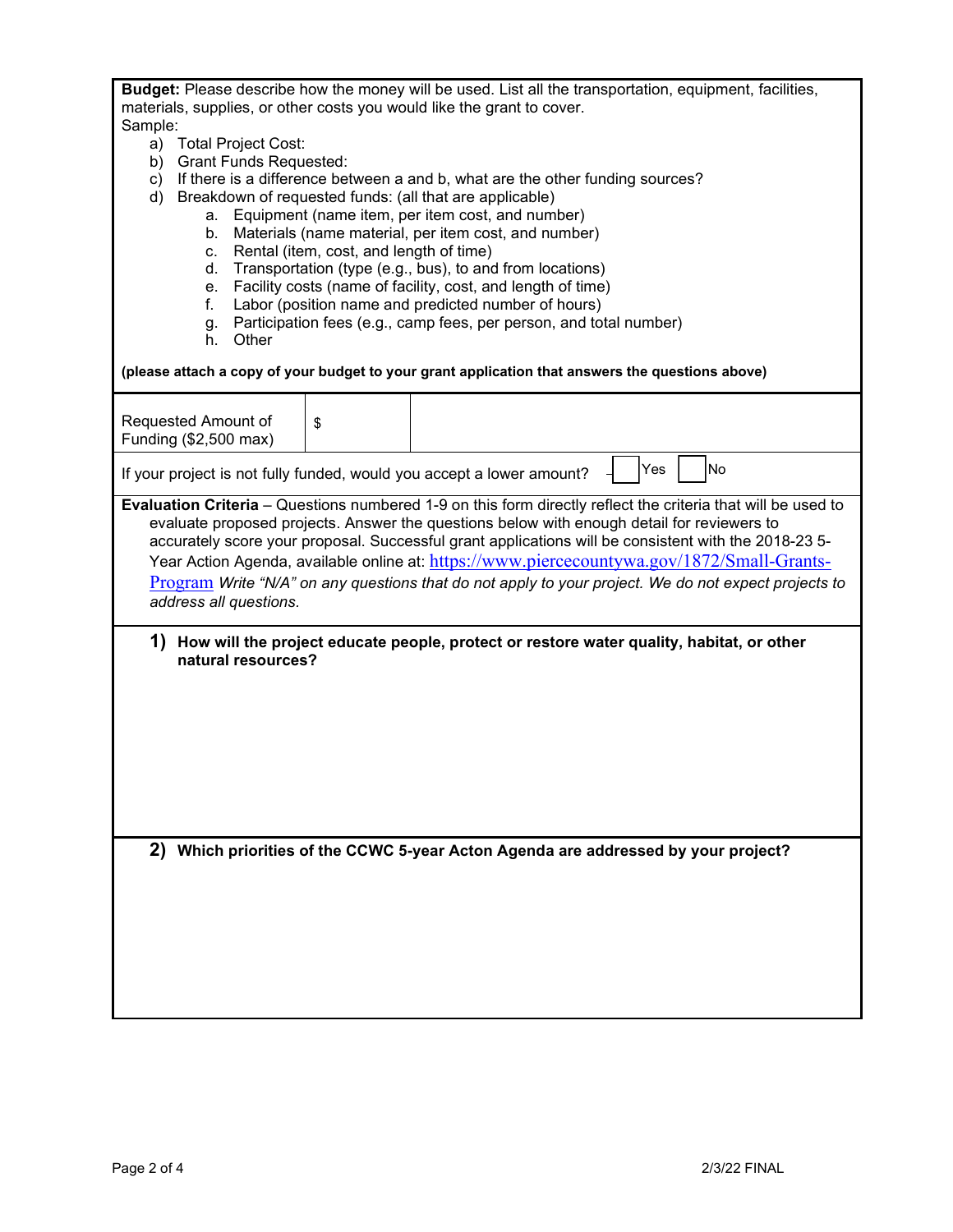| 3) How does your project promote environmental awareness and stewardship?                                                                              |                         |                |       |      |  |  |  |  |
|--------------------------------------------------------------------------------------------------------------------------------------------------------|-------------------------|----------------|-------|------|--|--|--|--|
| 4) Are the ecological benefits of your project sustainable over time? How?                                                                             |                         |                |       |      |  |  |  |  |
| 5) How will your project engage the community in protecting natural resources and/or<br>adopting healthier lifestyles? How will it build partnerships? |                         |                |       |      |  |  |  |  |
| 6) How does this project benefit salmon survival, such as restoration, water quality, habitat or<br>behavior change or barrier removal?                |                         |                |       |      |  |  |  |  |
| 7) Will the project leverage other resources, such as grants, volunteer hours or borrowed<br>equipment? Explain.                                       |                         |                |       |      |  |  |  |  |
| <b>Applicant Signature</b>                                                                                                                             |                         |                |       | Date |  |  |  |  |
| <b>Print Name</b>                                                                                                                                      |                         |                |       |      |  |  |  |  |
| Organization                                                                                                                                           |                         |                |       |      |  |  |  |  |
| Address                                                                                                                                                | City                    |                | State | Zip  |  |  |  |  |
| Telephone Number - Day                                                                                                                                 | Telephone Number - Cell | E-mail Address |       |      |  |  |  |  |